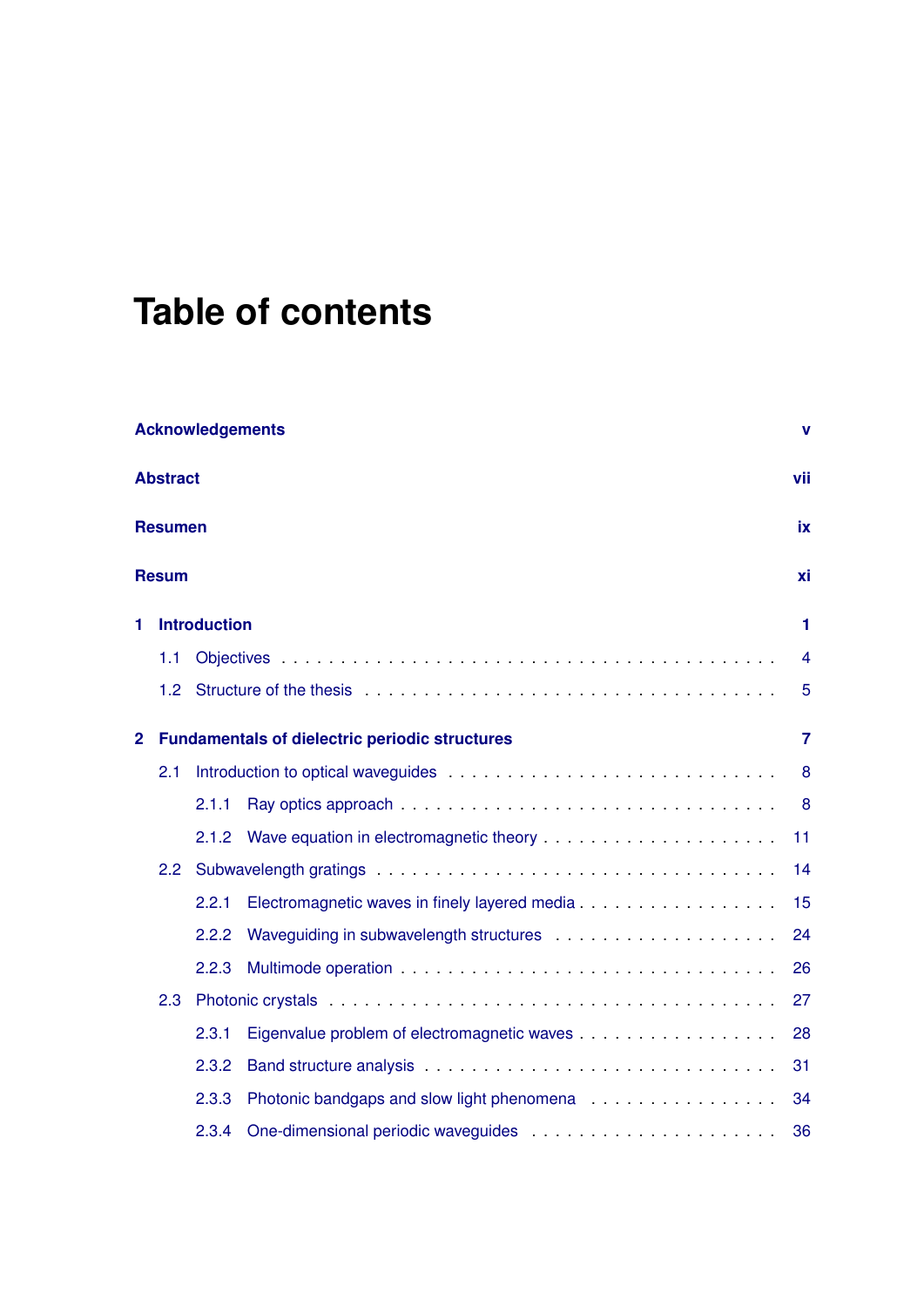|     | 2.4 |                                                                                |                                                                                        | 38  |
|-----|-----|--------------------------------------------------------------------------------|----------------------------------------------------------------------------------------|-----|
|     |     | 2.4.1                                                                          |                                                                                        | 39  |
|     |     | 2.4.2                                                                          |                                                                                        | 41  |
| 3   |     |                                                                                | Subwavelength grating bimodal waveguides                                               | 47  |
|     | 3.1 |                                                                                | Paper A: single-channel bimodal interferometric sensor using subwavelength             |     |
|     |     |                                                                                |                                                                                        | 49  |
|     |     | 3.1.1                                                                          |                                                                                        | 51  |
|     |     | 3.1.2                                                                          |                                                                                        | 53  |
|     |     | 3.1.3                                                                          |                                                                                        | 54  |
|     |     | 3.1.4                                                                          |                                                                                        | 60  |
|     |     | 3.1.5                                                                          |                                                                                        | 64  |
|     |     | 3.1.6                                                                          |                                                                                        | 65  |
|     | 3.2 |                                                                                | Paper B: experimental study of subwavelength grating bimodal waveguides as             |     |
|     |     |                                                                                |                                                                                        | 69  |
|     |     | 3.2.1                                                                          |                                                                                        | 71  |
|     |     | 3.2.2                                                                          |                                                                                        | 72  |
|     |     | 3.2.3                                                                          |                                                                                        | 78  |
|     |     | 3.2.4                                                                          |                                                                                        | 79  |
| 4   |     |                                                                                | Bimodal interferometers in one-dimensional photonic crystals                           | 83  |
|     | 4.1 | Paper C: slow light bimodal interferometry in one-dimensional photonic crystal |                                                                                        |     |
|     |     |                                                                                |                                                                                        | 85  |
|     |     | 4.1.1                                                                          |                                                                                        | 87  |
|     |     | 4.1.2                                                                          |                                                                                        | 90  |
|     |     | 4.1.3                                                                          |                                                                                        | 104 |
|     |     | 4.1.4                                                                          |                                                                                        |     |
|     |     | 4.1.5                                                                          |                                                                                        |     |
| 4.2 |     |                                                                                | Paper D: ultra-compact optical switches using slow light bimodal silicon waveguides111 |     |
|     |     | 4.2.1                                                                          |                                                                                        |     |
|     |     | 4.2.2                                                                          |                                                                                        |     |
|     |     | 4.2.3                                                                          |                                                                                        |     |